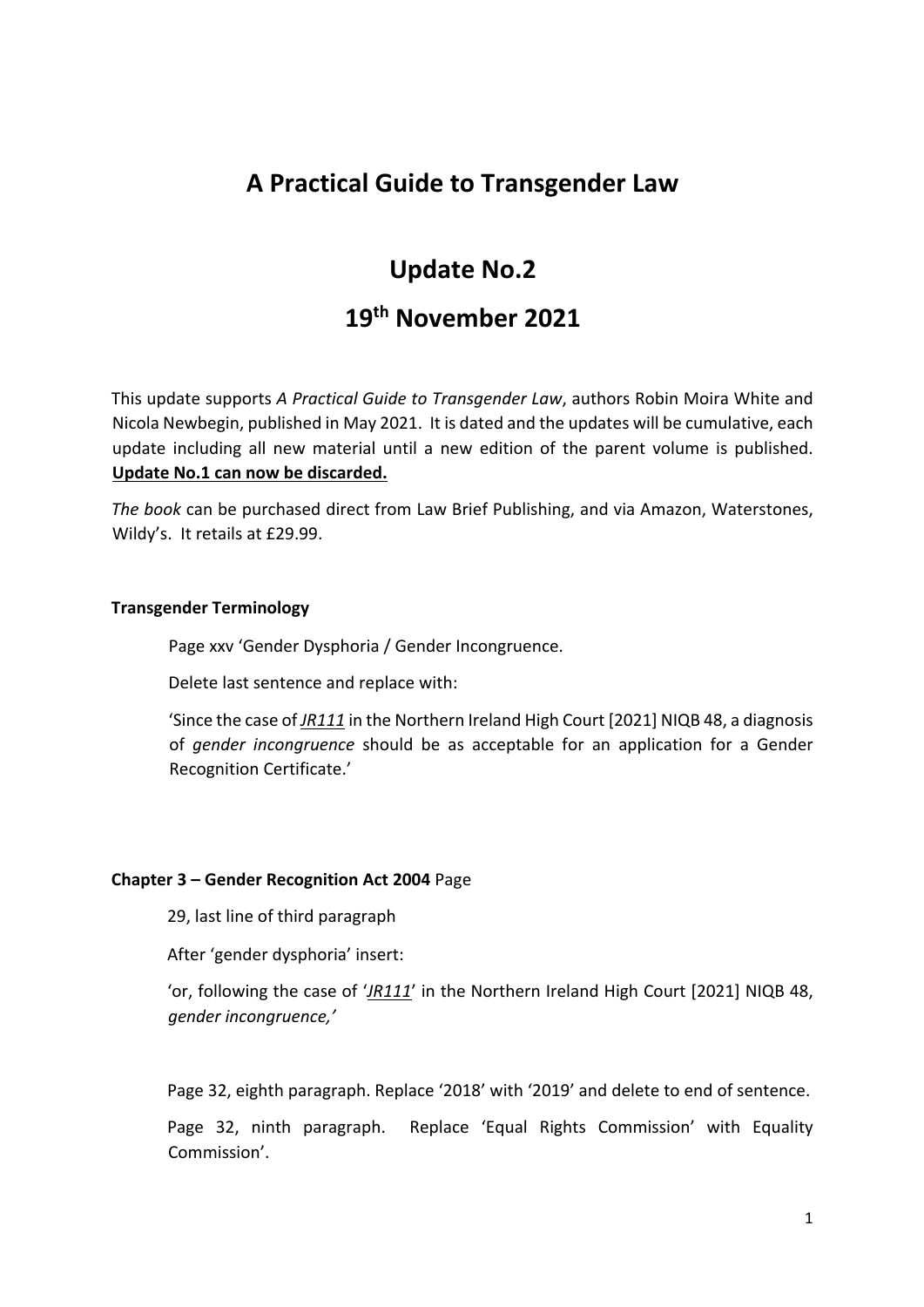Page 42, third paragraph, 4th line. Replace 'up to £5,000' with 'since 2015, an unlimited fine – s85(1) of the legal Aid, Sentencing and Punishment of Offenders Act 2012'

Page 48, after bullet point at top of the page, insert:

*The Gender Recognition (Disclosure of Information) (England and Wales) Order 2021* SI 2021/1020, which came into force on  $1<sup>st</sup>$  October 2021, introduced a further exception to the offence under s22 of the GRA where the disclosure of protected information is necessary for management of offenders and arrangements related to their probation.

## **Chapter 11 – Healthcare**

Page 149:

## **Children and Young People: Bell v Tavistock and Portman NHS Foundation Trust [2020] EWHC 3274**

The appeal was heard by the Court of Appeal on 23 and 24 June 2021. In a strongly worded and highly critical judgment, the Court of Appeal overruled the High Court. The summary of the Divisional Court's decision set out on pages 149-155 should be read with care and in the light of the Court of Appeal Judgment set out below:

## **Bell v Tavistock and Portman NHS Foundation Trust [2021] EWCA Civ 1363**

## **Summary**

The Court of Appeal has overruled the controversial decision of the Divisional Court which gave guidance to the effect that it was 'high unlikely' that a child aged 13 or under, and 'doubtful' that a child aged 14 or 15 years old, would be competent to give consent to the administration of puberty blockers. Even in the case of 16- and 17-year-olds, who are presumed to have capacity by virtue of s 8 Family Law Reform Act 1969, the Divisional Court had stated that it would be 'appropriate' for clinicians to 'involve' the court where there might be 'doubt' about whether the best interests of a 16- or 17-year-old would be served by being prescribed puberty blockers.

This controversial decision was overruled by the Court of Appeal in a judgment handed down on 17 September 2021. The Court of Appeal held that it was wrong of the Divisional Court to provide the above guidance. Instead, it held that treatment with puberty blockers fell within the usual *Gillick* competence rules and it was for clinicians to decide on a case-by-case basis whether a child under 16 was capable of giving consent. Importantly the Court of Appeal also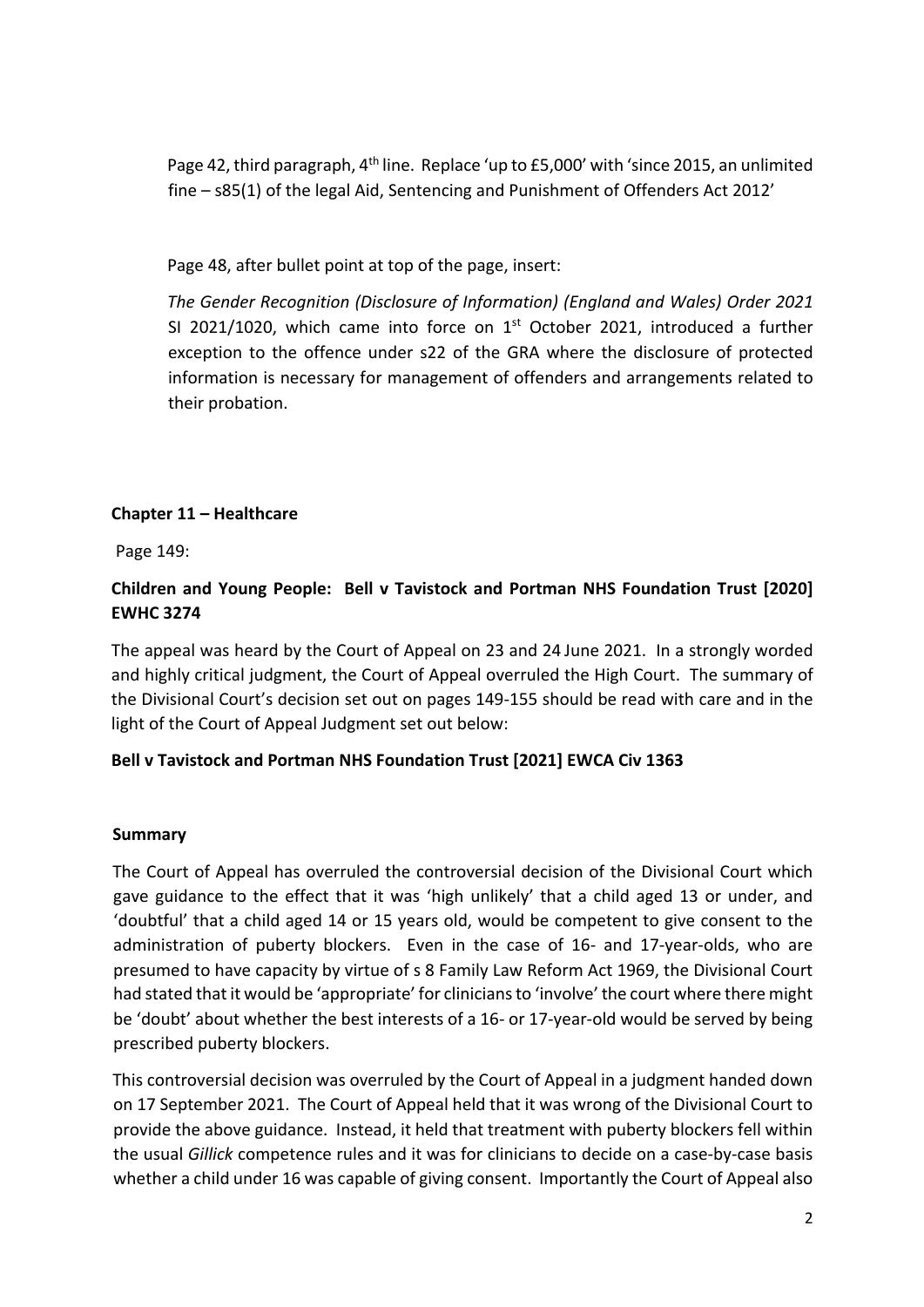endorsed the decision in *AB v CD* (summarised at pages 155-157 of the book) that parents could, as with most other medical treatment, consent on behalf of a child to treatment with puberty blockers.

## **Criticism by the Court of Appeal of the Divisional Court**

The case was heard by Lord Burkett the Lord Chief Justice, Sir Geoffrey Vos Master of the Rolls and Lady Justice King. It would be hard to imagine a more senior court. They quashed the earlier judgment and ruled that the 'guidance' given by the Divisional Court should not have been given.

The Court of Appeal were scathing about the previous proceedings and judgment, identifying a number of failures of practice and logic.

First, the claim for relief referred to the Tavistock's prescribing practice, whereas all the Tavistock ever did was to refer young persons on to specialist endocrinologists who took any decisions about prescriptions.

Secondly, since no illegality was found with anything the Tavistock did, the case should have ended there.

Thirdly, the Divisional Court departed from established judicial review practice in failing to confine itself to examining the decision-making process, rather than the disputed evidence base.

Fourthly, it allowed the calling of controversial 'expert' evidence by the claimants despite that 'evidence' not complying with the rules regarding expert evidence and instead being in large part argumentative and adversarial.

Fifthly, despite repeatedly saying it would not do so, it drew conclusions from that controversial 'expert' evidence, and in particular statistical aspects of the evidence that were non-sequiturs. In doing so it '*implied factual findings*' that it was *'not equipped to make'*.

## **The correct position as held by the Court of Appeal**

First, in holding that the Divisional Court should not have given the guidance it did, the Court of Appeal provided a resounding re-affirmation of the decision of the House of Lords in *Gillick v West Norfolk and Wisbeck AHA* [1985] 3 WLR 830, namely that a child under 16 has legal capacity to consent to medical examination and treatment if the particular child has sufficient maturity and intelligence to understand the nature and implications of the proposed treatment. The test is child and treatment specific. The Court of Appeal confirmed that the ratio of *Gillick* is that it is "*for doctors and not judges to decide on the capacity of a person under 16 to consent to medical treatment*". The Court of Appeal held that there was nothing about the nature or implications of treatment with puberty blockers that took it outside of the ratio in *Gillick*.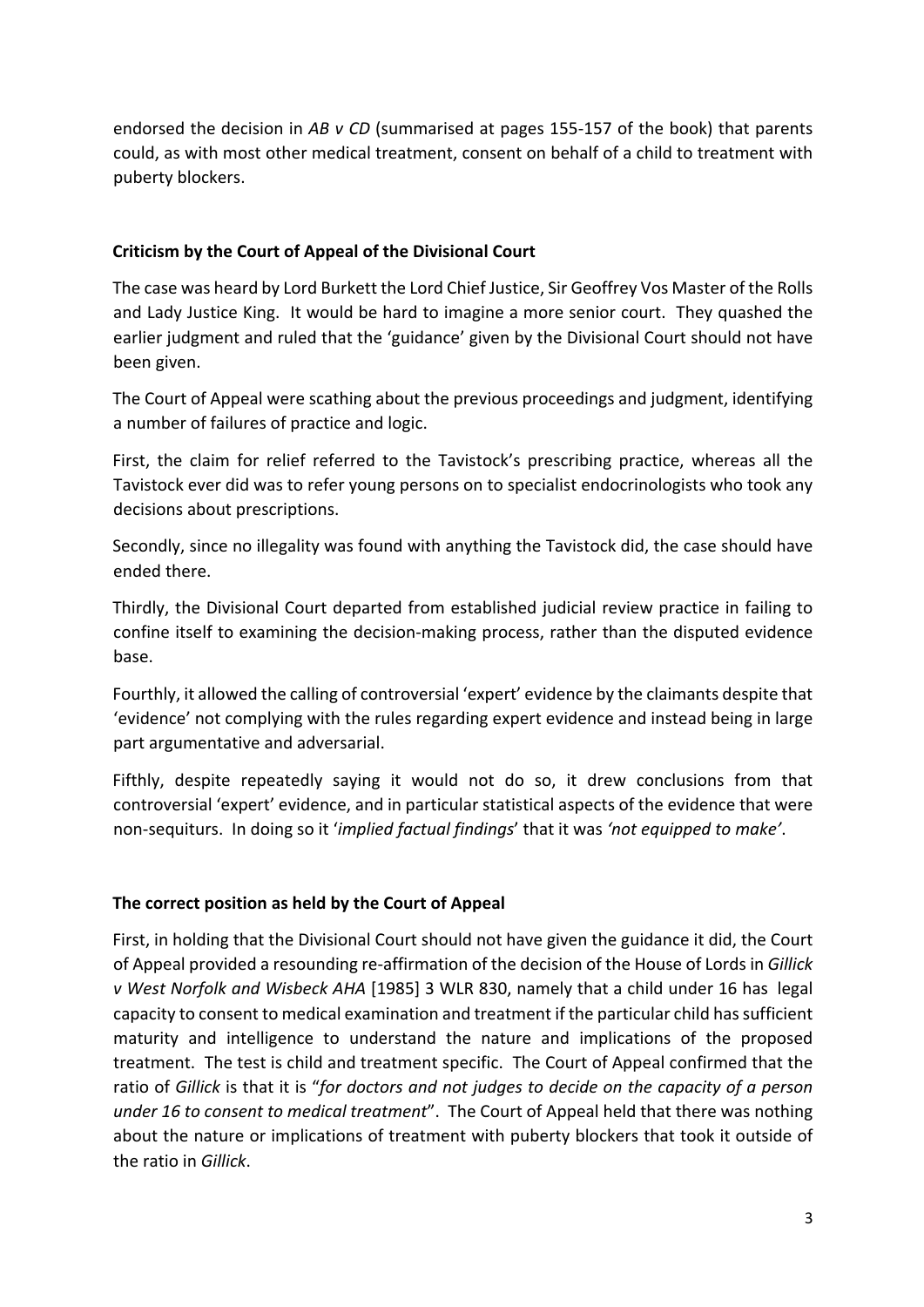Secondly the Court of Appeal endorsed the Tavistock's own Standard Operating Procedures in the steps they take to ensure that informed consent to treatment is given. This should allow the Tavistock to rapidly return to providing its unique (and uniquely valuable) service.

Thirdly, the Court of Appeal at paragraphs 47-51 expressly endorsed the recent judgment of Lieven J (who had also been one of the Divisional Court judges in *Bell*) in *AB v CD* [2021] EWHC 741 (Fam). In *AB v CD* it was held that treatment with puberty blockers is not in any special category of treatment meaning that parental consent is vitiated and that, as such, parents / those with parental responsibility retained the right to consent to a child being treated with puberty blockers. (The result in *AB v CD* led to a public statement by NHS England that parental consent could be relied upon in limited circumstances by existing patients who had already been prescribed puberty blockers, it still did not enable GIDs to start referring new patients again for treatment with puberty blockers based on parental consent, despite the decision in *AB v CD*. This is discussed in more detail in the book at pages 155-159.)

#### **What does this mean in practice for trans young children in future?**

Given the unequivocal judgment of the Court of Appeal, it was to be hoped that NHS England would act quickly as it did after the Divisional Court's judgment and amend its service specification to return to its pre-Divisional Court position. This has not happened and the authors are aware that further litigation is in prospect / underway aimed at forcing treatment to be provided to trans young people.

## **Will the Court of Appeal Judgment be Appealed?**

Ms Bell and her supporters expressed public dismay at the result. The authors understand that permission to appeal has been refused by the Court of Appeal but is being sought from the Supreme Court.

#### **Chapter 13 – Name and Gender Marker Change**

Page 203, 2<sup>nd</sup> paragraph, final sentence.

Delete and replace with:

Christie Elan-Cane's appeal was scheduled to be heard by the UK Supreme Court on 12 and 13 July 2021

#### **Chapter 15 – Prisons**

Page 218, third paragraph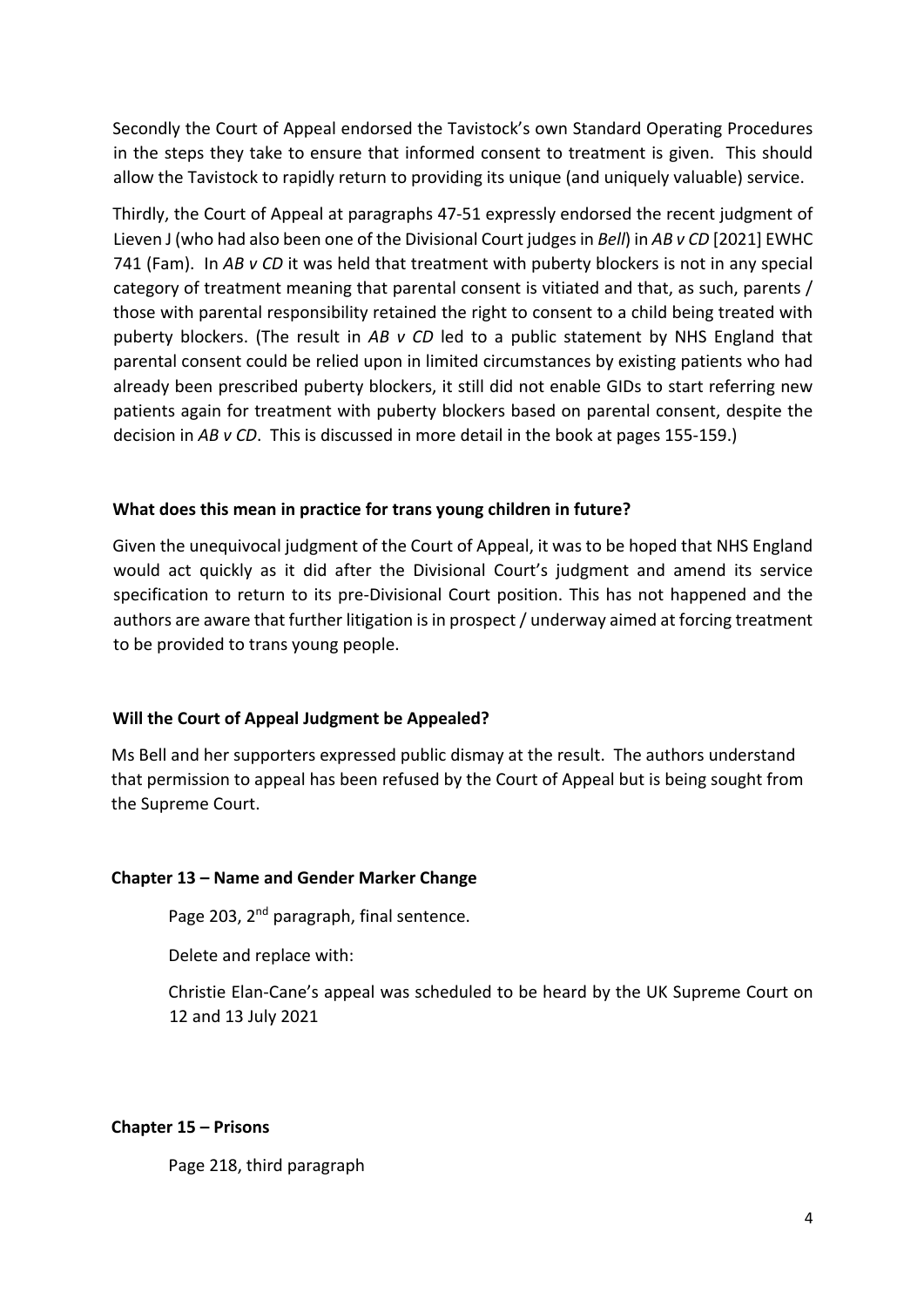Delete whole paragraph and replace with:

In *R (FDJ) v Secretary of State for Justice v Sodexo Justice Services, Dr Sarah Lamble* [2021] EWHC 1746 (Admin), a natal female prisoner who alleged that she had been sexually assaulted by a transgender woman prisoner at HMP Bronzefield but had made no complaint about that assault at the time, brought an application for judicial review of both the Prison Service's policy on the care and management of transgender prisoners and a specific local policy used to regulate the wing of Bronzefield Prison which housed transgender prisoners. The Claimant argued that the policies did not sufficiently protect natal women prisoners and sought to have them declared unlawful. Judgment was handed down on 2 July 2021 (Holroyde LJ and Swift J).

Academic evidence as to the risk profile of transgender prisoners was given in writing by Professor Jo Phoenix (Professor of Criminology and Chair in Criminology at the Open University) supporting the Claimant and by Dr Sarah Lamble (Reader in Criminology and Queer Theory at Birkbeck, University of London), intervening. The court held that limited conclusions could be drawn from the statistical evidence.

The court described the Claimant's concerns as 'understandable' but dismissed her application. It was said to be too broad in calling for the exclusion of all trans women prisoners which would ignore the rights of transgender women to live in their chosen gender. The court had examined the care and management policy in depth and commented on the many safeguards and that the policy was to be operated by experienced multi-disciplinary panels. It said, at paragraph 86, per Holroyde LJ:

."…*the unconditional introduction of a transgender woman into the general population of a woman's prison carries a statistically greater risk of sexual assault upon non-transgender prisoners than would be the case if a nontransgender woman were introduced. However, the policies require a careful case by case assessment of the risks and the ways in which the risks are to be managed."*

Swift J did express concern that the Prison Service did not appear to hold accurate information as the numbers of transgender prisoners (with and without a GRC). However, it does not appear that better data would have influenced the result.

Page 219 insert at end:

*The Gender Recognition (Disclosure of Information) (England and Wales) Order 2021* SI 2021/1020, which came into force on 1<sup>st</sup> October 2021, introduced a specific exception to the offence under s22 of the GRA where the disclosure of protected information (a person's possession of a GRC or previous gender) is necessary for management of offenders and arrangements related to their probation.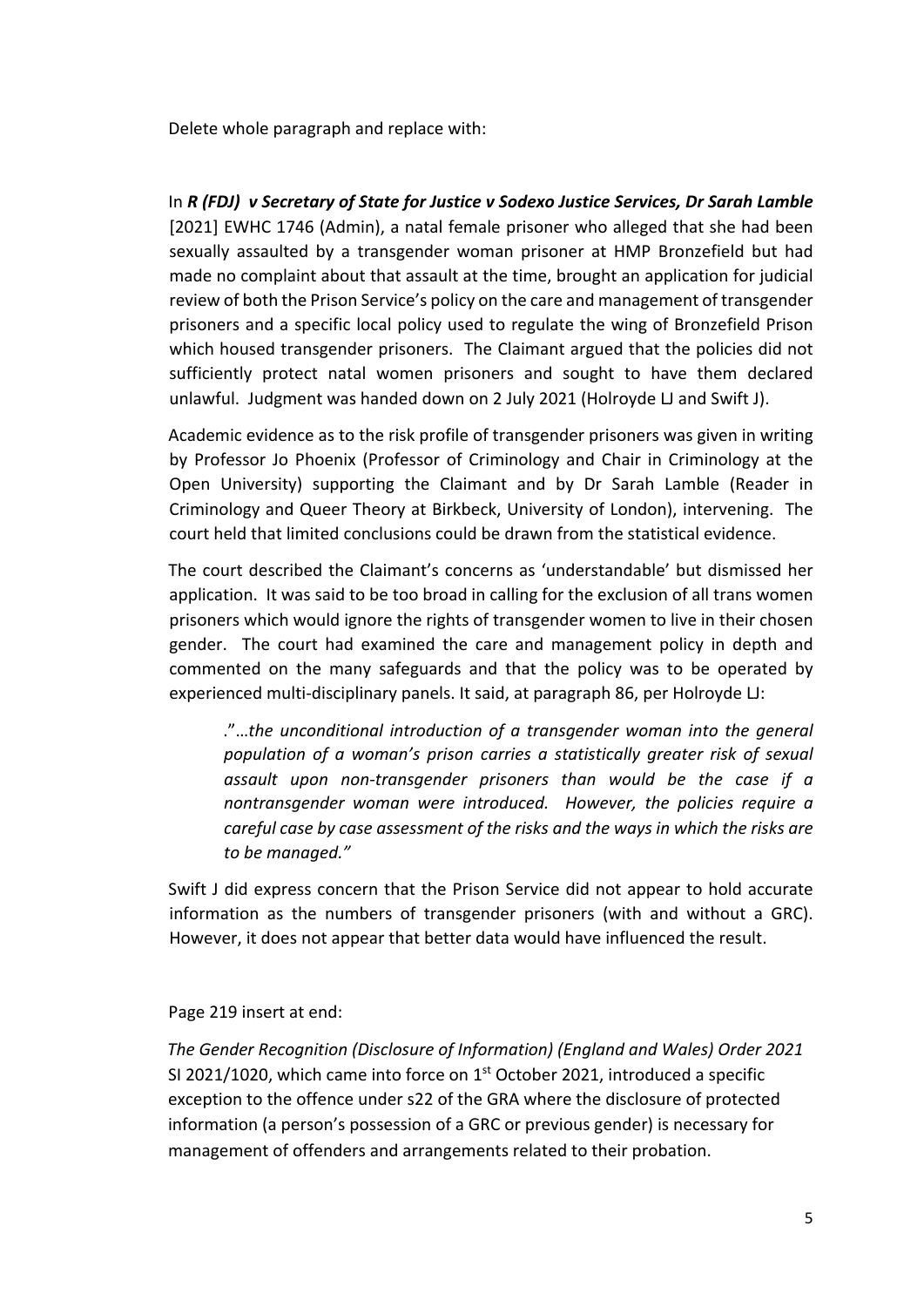#### **Chapter 17 – Provision of Services**

Page 226, after 5<sup>th</sup> paragraph insert:

## *R (on the application of Authentic Equality Alliance) v Commission for Equality and Human Rights* [2021] EWHC 1623, handed down on 6 May 2021

This case concerned a judicial review challenge to guidance in the statutory Code of Practice '*Services Public Functions and Associations*' issued as long ago as 2011 by the Equality and Human Rights Commission on the principles to be applied to the inclusion of trans people when single and separate sex services are provided (paragraphs 13.57 to 13.60 of the Code). The case focused particularly on the inclusion of trans women. Permission to bring the case to a full hearing was refused in robust terms in the London High Court by Henshaw J on 6 May 2021.

Firstly, it was contended that, a trans woman without a Gender Recognition Certificate should be treated as male for Equality Act purposes and 'proportionate means of achieving a legitimate aim' did not come into it. The judge rejected this as failing to consider the indirectly discriminatory effect on trans women.

Secondly, the fact that *some* trans women might feel able use male toilet facilities and in *some* places gender-neutral facilities might be available was not an argument justifying general exclusion of trans women from female facilities. A greater *proportion* of trans women would be distressed by such a suggestion, and that made the proposition unarguable.

Thirdly, the judge found that the Applicant's propositions conflated sex discrimination and gender reassignment provisions in arguing that exclusion of trans women would always be justifiable.

Lastly, the judge considered the parts of the EHRC Code of Practice which the Applicant singled out for especial criticism. This included guidance that strong reasons are required to treat trans people differently in the provision of services from non-transsexual persons of their acquired gender and *exceptional* reasons would be required for a denial of service. The guidance also made plain that a service provider can have a policy but it has to be applied on a case-by-case basis. The judge noticed that no evidence had been brought before him of the guidance giving rise to difficulties of application by service providers or that was liable to mislead or had misled service providers in a way to place women and girls at risk, at all.

So the case helpfully endorsed the guidance on the inclusion of trans people where single (or separate) sex services are provided to populations including trans people. The principles are: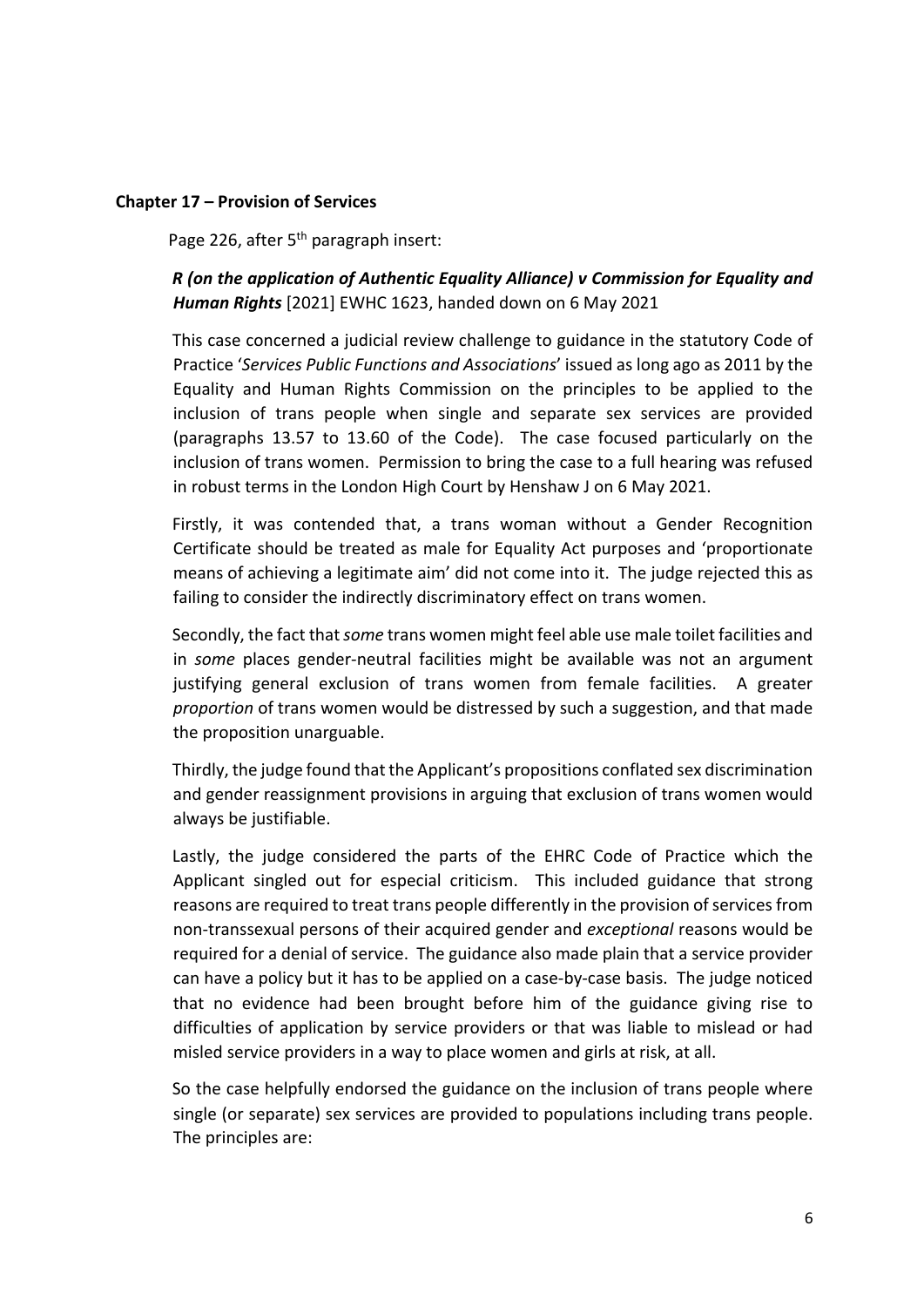- i) a starting point that that trans people *should* be included consistently with their affirmed gender;
- ii) that possession (or not) of a GRC is irrelevant;
- iii) that any exclusion must be a proportionate means of achieving a legitimate aim;
- iv) with *strong* evidence required for separate provision, and *exceptional*  evidence for denial of service; and
- v) policies do not remove the need to consider situations or service users on a case-by-case basis.

All useful propositions.

#### **Chapter 17 – Sport**

Page 242 add:

### **New guidance for transgender inclusion in domestic sport published by UK Sports Councils – September 2021**

On the basis of a consultation with those involved with UK sport 'from grassroots to elite competition', the report makes recommendations to National Governing Bodies ('NGBs') of UK sport.

The report notes specifically that, while there was widespread support for making sport a welcoming place for all, the respondents to the survey had split into two divergent groups. One group believed in 'inclusion' as the guiding and paramount principle, and the other group focusses on 'fair sporting competition' which required regulation of transgender participation. There is some consideration of the relevant scientific evidence base in the report.

The report leaves decisions to NGB's but establishes 10 'Guiding Principles'.

Summarised, these are:

- 1. Commitment to inclusion.
- 2. Sex binary categorisation remains the most useful division.
- 3. Transgender people can be fairly and safely included in the male category.
- 4. Competitive fairness cannot be reconciled with self-identification into the female category.
- 5. Testosterone suppression is unlikely to guarantee fairness for inclusion of trans women in the female category in gender-affected sport.
- 6. Case-by-case assessment is unlikely to be practical or verifiable.
- 7. Categorisation by sex is lawful, and so obtaining birth sex information is appropriate.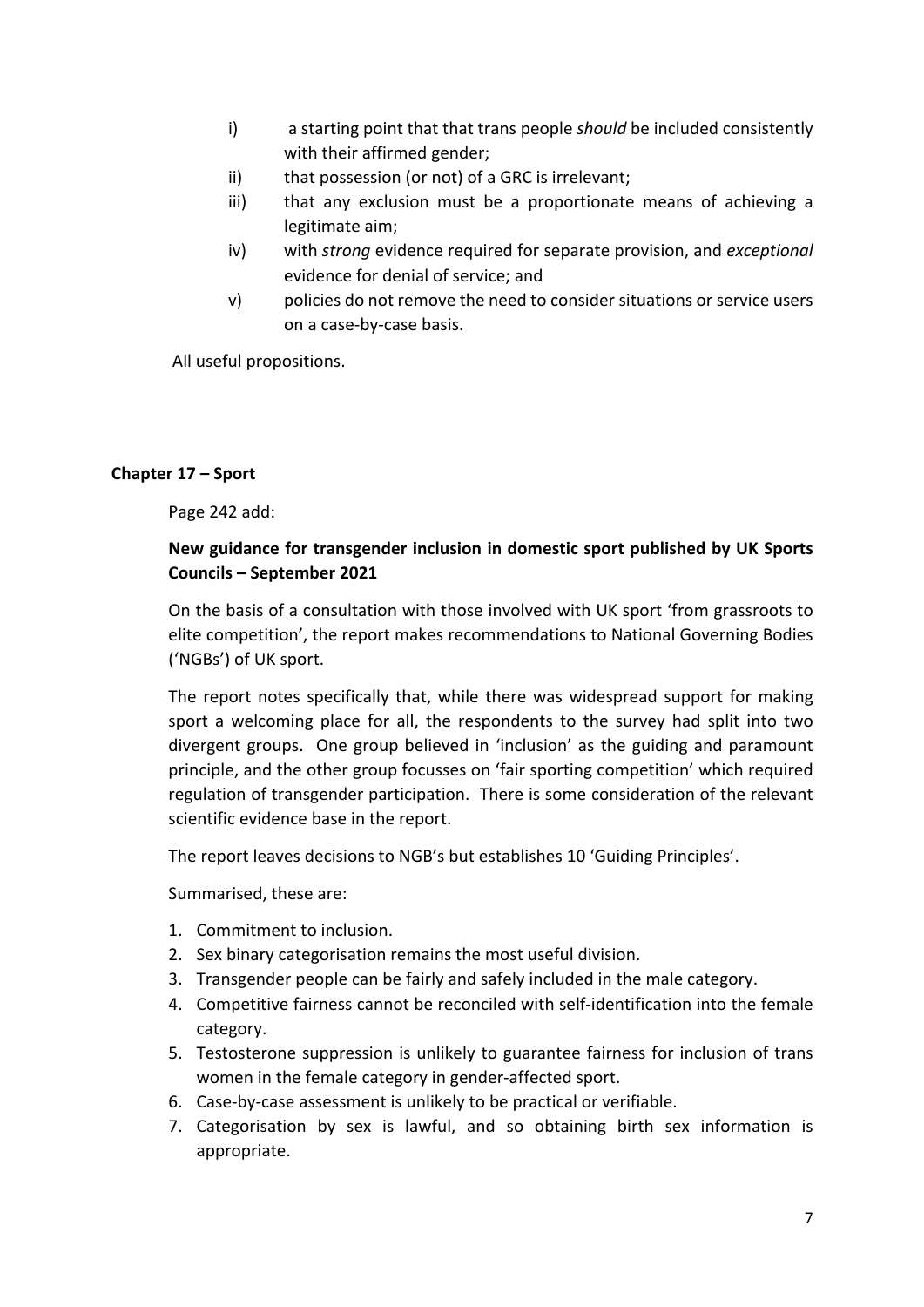- 8. Some transgender people cannot be registered in sex binary categories at some times and it is imperative that gender-affected sports provide other opportunities for participation in these cases.
- 9. The mix of activities provided by NGB's may depend on whether the intention is physical activity or meaningful competition.
- 10. Achieving inclusion across all protected characteristics is complex.

It remains to be seen how the application of these principles will play out when applied by NGBs. There will be more legal routes available for challenge by professional sportsmen and women than those who wish to participate in non-professional activities.

#### **New Guidance from the International Olympic Committee**

On 16 November 2021 the IOC published the *IOC Framework on Fairness, Inclusion and Non-Discrimination on the Basis of Gender Identity and Sex Variations.* 

This document is said the have been developed after extensive consultation with athletes and other stakeholders including sports organisations, medical experts and lawyers. It is said to establish a set of principles to be used by sporting bodies on International Federations in exercising *their* responsibility in establishing and implementing eligibility rules. The ten principles are:

- inclusion;
- prevention of harm;
- non-discrimination;
- fairness;
- no presumption of advantage;
- evidence-based approach;
- primacy of health and bodily autonomy;
- stakeholder-centred approach;
- right to privacy; and
- periodic reviews

Amongst these we note in particular a reference to 'all gender identities and the vulnerability of transgender people is acknowledged, and that, subject to eligibility criteria, individuals should be accommodated consistent with their self-identified gender. It is said that individuals making decisions on categories should be 'appropriately trained'. The possibility of separate categories for men and women is acknowledged and fair competition and safety are acknowledged. It is specifically stated that advantage should not be presumed but should be based on evidence. Specific comment is made about the need to consult with any group of athletes who would be negatively affected by eligibility criteria.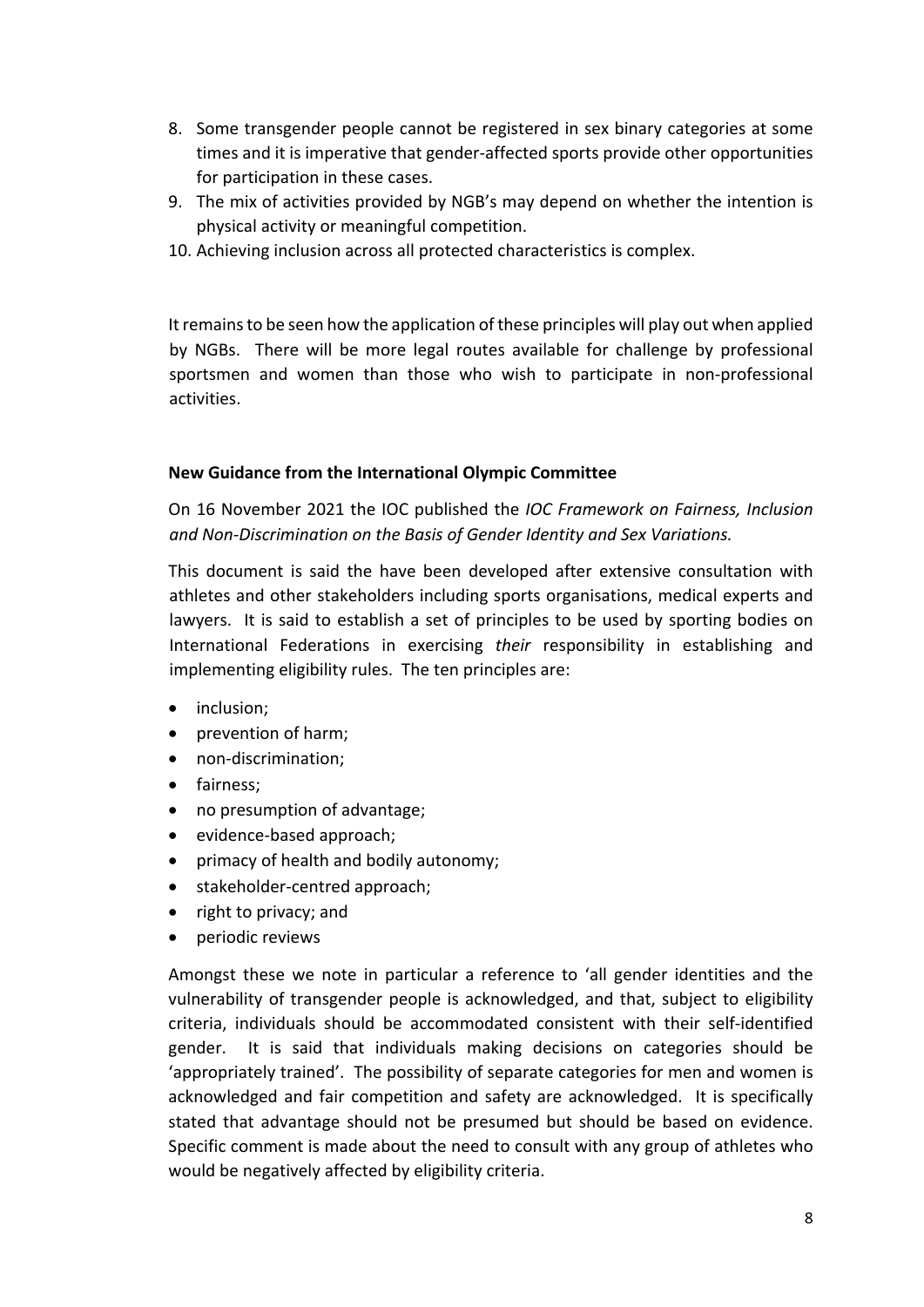The evidence-based approach principle (number 6) is particular interesting in setting clear criteria for the quality and nature of evidence required to establish eligibility criteria and to allow and effective mechanism for affected individuals to challenge a decision.

This represents a move away from the very prescriptive (but definitive) guidance issued in 2015. The Tokyo games having been put back by a year, time is now short for the run up to the Paris Olympics in 2024 and it remains to be seen how these principles are put into practice.

#### **Chapter 18 – Are gender critical views a protected belief?**

Page 250, Delete 5<sup>th</sup> paragraph starting 'The effect...' and  $6<sup>th</sup>$  paragraph ending '... late June 2021' and replace with:

Ms Forstater's appeal was heard in the EAT on 27/28 April 2021 before the President of the Employment Appeal Tribunal, Choudhury J and judgment was handed down on 10 June 2021.

The EAT overturned the judgment of the ET and held instead that the Tribunal had erred in its application of Grainger V . A philosophical belief would only be excluded for failing to satisfy Grainger V if it was the kind of belief the expression of which would be akin to Nazism or totalitarianism and thereby liable to be excluded from the protection of rights under Articles 9 and 10 of the European Convention of Human Rights (ECHR) by virtue of Article 17 thereof. The Claimant's gender-critical beliefs, whilst offensive to some , and notwithstanding its potential to result in the harassment of trans persons in some circumstances, did not fall into that category and fell within the protection under Article 9(1), ECHR and therefore within s.10, EqA .

The judgment has some curious features. Principal amongst them was that, whilst there was no appeal on the facts, the EAT made its judgment against a different factual matrix from that relied on by Judge Tayler.

The ET had made a finding of fact at para 90 that:

"… the Claimant is absolutist in her view of sex and it is a core component of her belief that she will refer to a person by the sex she considered appropriate even if it violates their dignity and/or creates an intimidating, hostile, degrading, humiliating or offensive environment. …"

However, the EAT found that:

"On a proper reading of the Tribunal's findings, it seems to us that the most that can be said is that the Claimant will sometimes refuse to use preferred pronouns if she considered it relevant to do so, e.g. in a discussion about a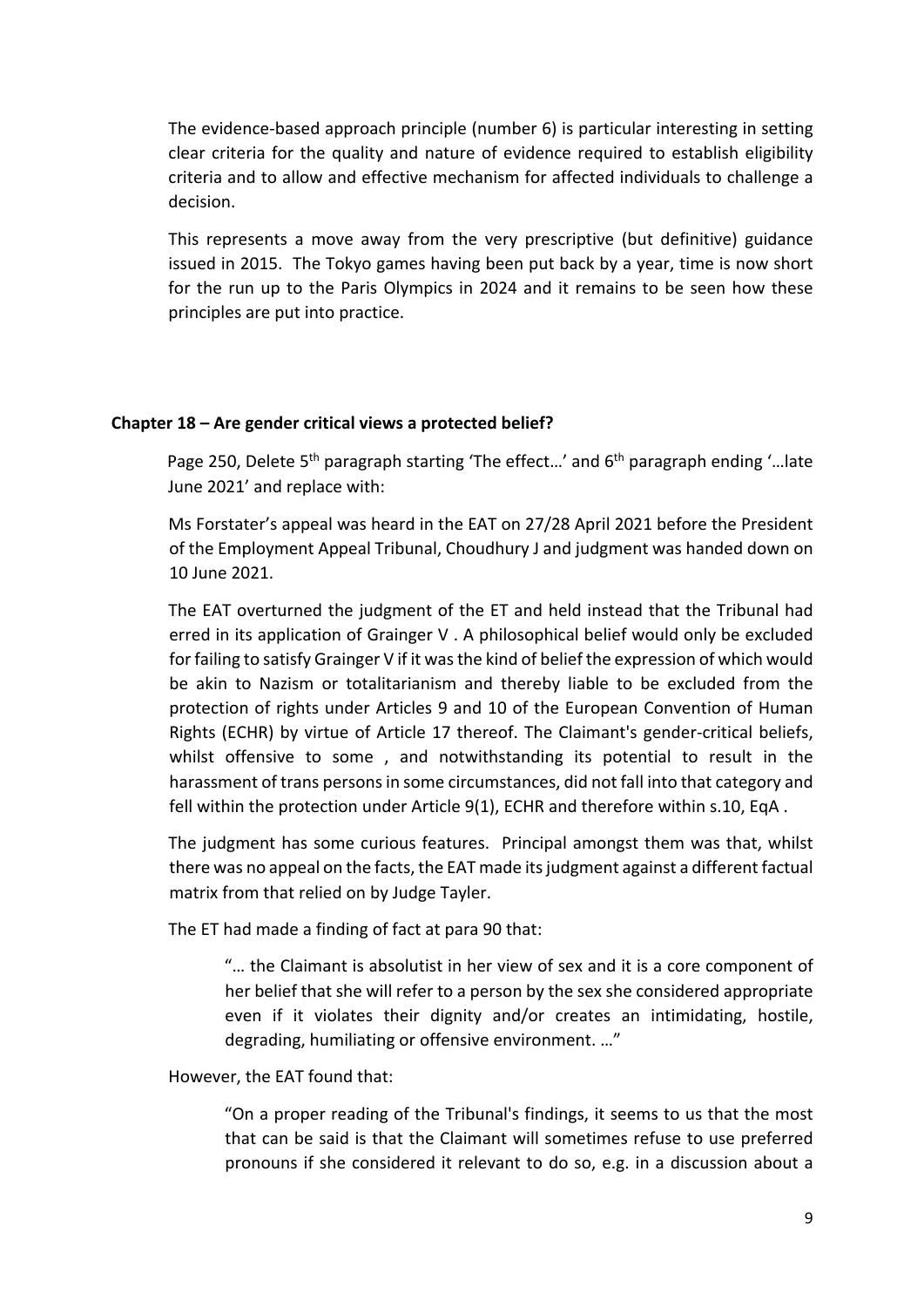trans woman being in what the Claimant considered to be a women-only space"

One might rhetorically ask whether that would include a circumstance where a trans woman was about to use what Ms Forstater would regard as a female space in a workplace but that does not appear to have occurred to the EAT.

The EAT go on to criticise Judge Tayler's finding about Granger V which they reduce to a finding that it was only intended to reflect the European Convention on Human Rights Article 17 which prevents abuse of rights. The effect is to say that only totalitarian beliefs such as Nazism fail the Granger V test. Many commentators have suggested that this very low bar is not what was intended by the protections for religion and belief under the Equality Act.

However, the EAT sought to draw a distinction between merely *holding* a belief and *manifesting* that belief. In particular it found that only holding the belief rather than manifesting it is protected (para. 78). As such trans people's rights to bring claims for discrimination or harassment under EqA 2010 arising out of the actions of 'gender critical' people remain unchanged (para. 104). The EAT felt the need to state that calling a transwoman a man at work may be unlawful behaviour (para. 104), as it was before the EAT's ruling, and further felt the need to make the following statement at the end of its judgment:

#### *Summary:*

*a. This judgment does not mean that the EAT has expressed any view on the merits of either side of the transgender debate and nothing in it should be regarded as so doing.* 

*b. This judgment does not mean that those with gender-critical beliefs can 'misgender' trans persons with impunity. The Claimant, like everyone else, will continue to be subject to the prohibitions on discrimination and harassment that apply to everyone else. Whether or not conduct in a given situation does amount to harassment or discrimination within the meaning of EqA will be for a tribunal to determine in a given case.* 

*c. This judgment does not mean that trans persons do not have the protections against discrimination and harassment conferred by the EqA. They do. Although the protected characteristic of gender reassignment under s.7, EqA would be likely to apply only to a proportion of trans persons, there are other protected characteristics that could potentially be relied upon in the face of such conduct.* 

*d. This judgment does not mean that employers and service providers will not be able to provide a safe environment for trans persons. Employers would continue to be liable (subject to any defence under s.109(4), EqA) for acts of*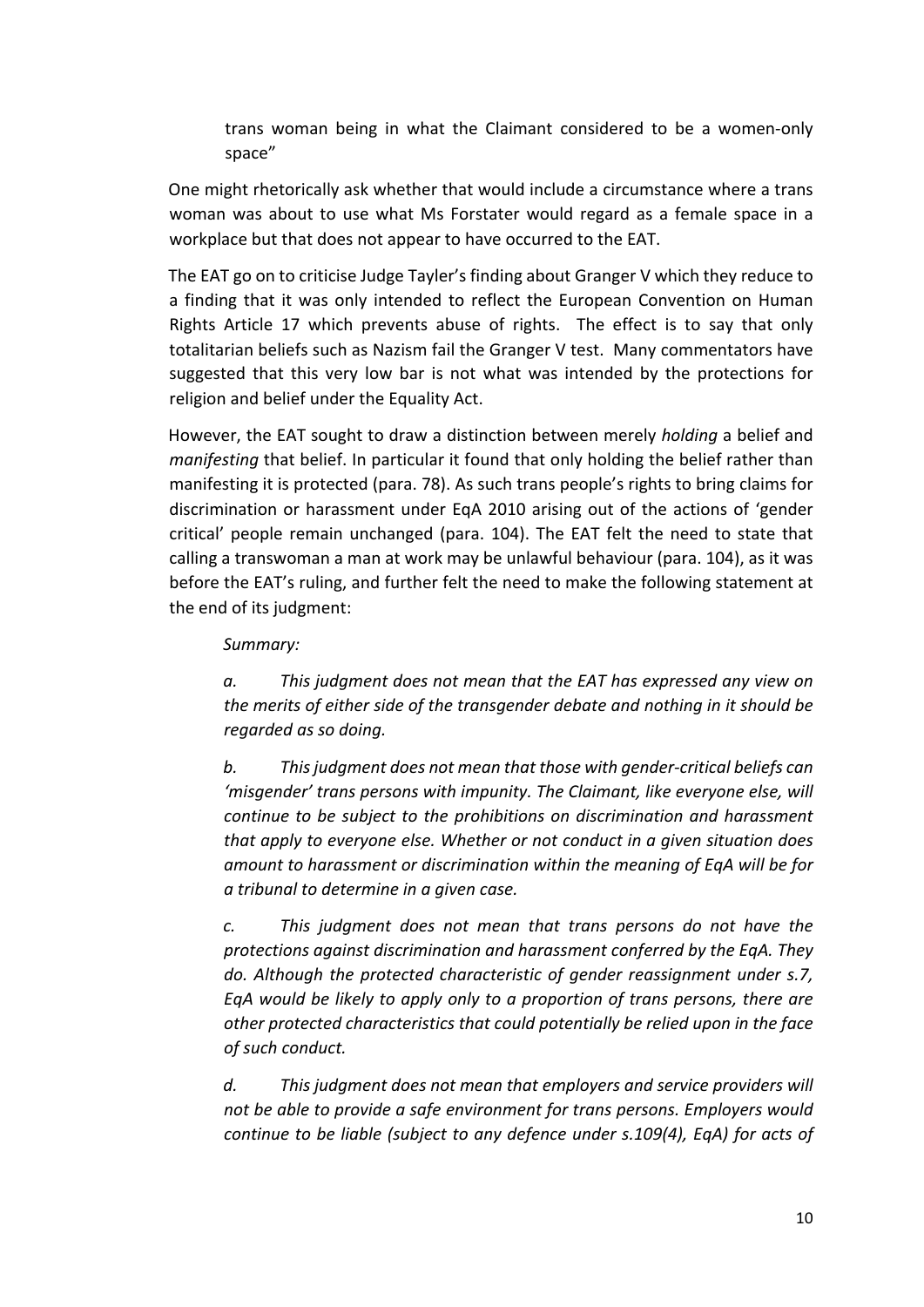*harassment and discrimination against trans persons committed in the course of employment.* 

Setting aside what the EAT thinks 'the transgender debate' constitutes, given that trans people have had protection in UK law since 1999, this is an extraordinary statement to see in a judgment.

The EAT's judgment is *not* being appealed and as such the case has been remitted to the ET to determine the substantive aspects of Ms Forstater's claim.

Her substantive hearing it is due to start on 7 March 2022.

Page 252, third paragraph:

Replace 'in late summer or autumn 2021' with 'early 2022.'

Page 255, Numbered paragraph (3)

Delete whole paragraph and replace with:

"To establish that *holding* particular beliefs in respect of transgender persons *per se* falls foul of the *Grainger* test part V, it now appears to be necessary to shown that the belief is an equivalent of Nazism or totalitarianism, such that transgender persons should be not afforded the general rights and protections of other citizens."

#### **NEW CHAPTER – 21 Northern Ireland**

This Chapter has been written with substantial assistance from Ciaran Moynagh, Head of Equality and Discrimination Law, Phoenix Law, Belfast.

#### **Legislation**

Unlike the Gender Recognition Act 2004 which *does* apply to Northern Ireland because the Province was under direct rule from Westminster from 2002 to 2007, the 2010 Equality Act *does not* and the protection regime for trans people in Northern Ireland resembles the position in Great Britain *before* the 2010 Act came into force.

Equal Opportunities and Discrimination are now 'transferred matters' under the Northern Ireland Act 1998.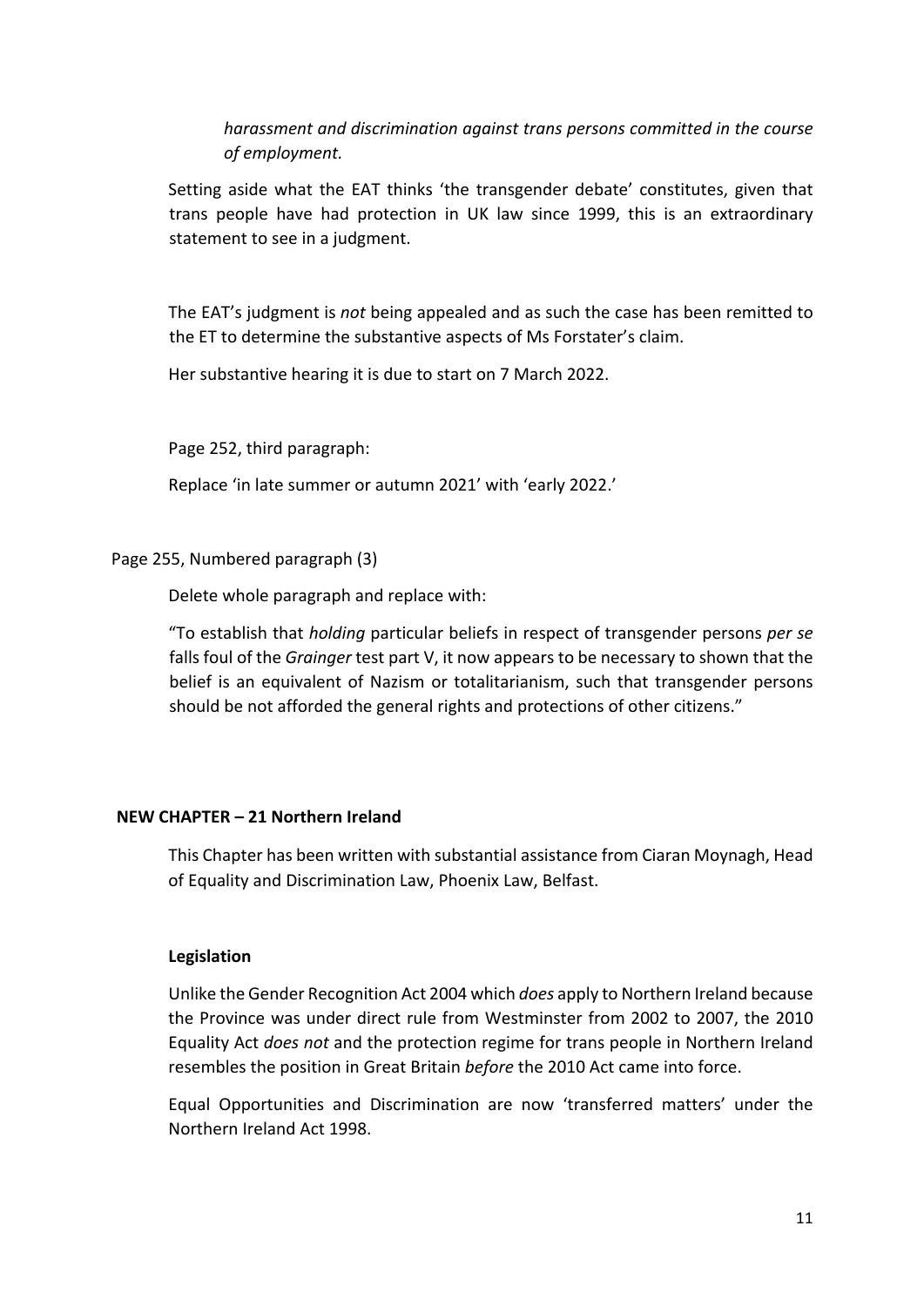Section 75 of the Northern Ireland Act 1998 ensures that a public authority discharges its functions having due regard to equality of opportunity between persons of religious belief, political opinion, racial group, age, marital status, sexual orientation, gender and disability. Schedule 9 of the Act sets out requirements to give effect to the duties public authorities hold. The Equality Commission for Northern Ireland has statutory powers to investigate non-compliance with equality schemes known as 'Section 75 Investigations.' These investigations produce reports and referrals can go to the Secretary of State but very often they are considered toothless or a weaker avenue of complaint. It is also notable that Section 74 does not apply to schools.

*The Sex Discrimination (Gender Reassignment) Regulations (Northern Ireland)* 1999 SI 1999 / 311 amended the *Sex Discrimination (Northern Ireland) Order* 1976 SI 1976/1042 to add the protected characteristic of 'gender reassignment'.

Just as the 1999 Regulations in Great Britain did, the 1999 NI Regulations include the requirement that the process for reassigning sex 'is undertaken under medical supervision'. This provision was removed when Great Britain moved to the 2010 Act but remains in place in Northern Ireland. The definition of a person with the protected characteristic of 'gender reassignment' is therefore more restrictive in Northern Ireland.

Protection of those with the protected characteristic of gender reassignment in Northern Ireland applies to the field of work, the supply of goods and services and vocational training, but a number of areas, such as education generally, which are protected in Great Britain are not in Northern Ireland. Similar provisions for 'genuine occupational requirement' exemptions are provided.

#### **Gender Recognition**

As stated above the 2004 Gender Recognition Act applies in Northern Ireland.

For NI trans persons seeking gender recognition certificates the Gender Recognition Panel, a branch of Her Majesty's Courts & Tribunal Service in Great Britain, deals with all applications originating from Northern Ireland. The Northern Ireland Courts and Tribunal Service (NICTS) have no role to play. In practical terms, when one is completing the necessary T452 medical report, a gender specialist is required. On the list of registered medical practitioners and psychologists specialising in the field of Gender Dysphoria none are now resident or practising in Northern Ireland since the retirement of the sole relevant Northern Irish practitioner in or around 2018. This creates an obvious barrier for those seeking to apply for a gender recognition certificate. At present the Trust staff will not complete the necessary forms as they do not consider this to be NHS related work. A judicial review case known as JR111 challenges the present position.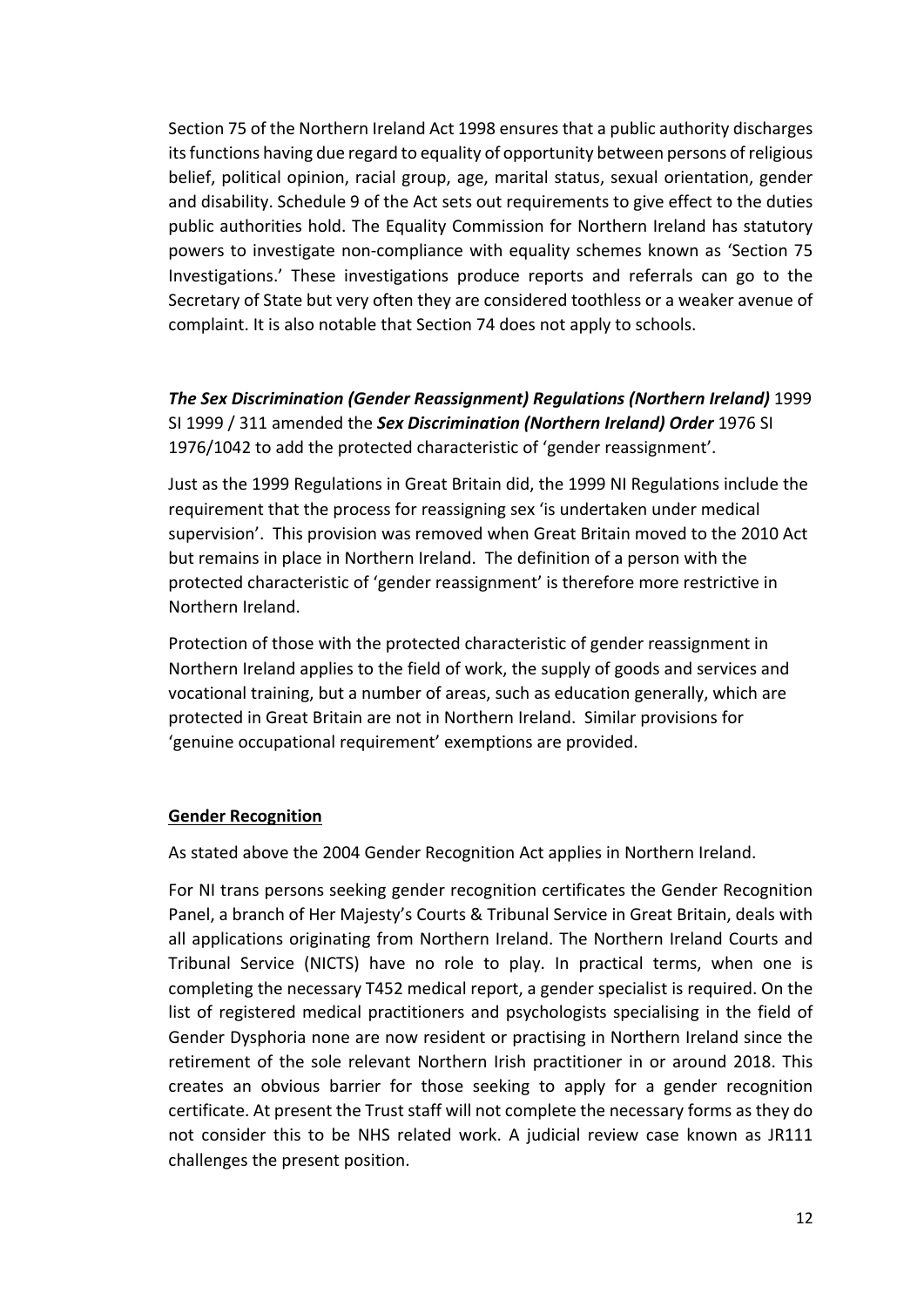An alternative route to recognition for trans people in Northern Ireland is the dual nationality afforded under the Northern Ireland Act 1998 to obtain an Irish passport. The Republic of Ireland has a system of self declaration.

#### **Healthcare**

Adult services are centralised at the Regional Gender Identity Service run by the Belfast Health and Social Care Trust. The clinic is known as the Brackenburn Clinic and the majority of referrals are made via a person's GP. Adolescent services are provided by the same Belfast Trust and the regional service is called KOI – Knowing Our Identity. Referrals for this service must come via Children and Adolescents Mental Health Services (CAMHS). It is noteworthy that no surgery occurs in Northern Ireland and all trans persons have to travel for surgical intervention. These usually occur via the NHS extra contractual referral arrangements. There are also no private healthcare providers operating in this field in Northern Ireland.

The Belfast Trust notes they adhere to the Joint Royal College Guidelines (CR181) 'Good practice guidelines for the assessment and treatment of adults with gender dysphoria' for adult services and for KOI the WPATH approach is adopted.

The common problem of waiting lists is also very much alive in Northern Ireland. The demand for services have increased, funding has been reduced and waiting lists continue to soar. A freedom of information request made in December 2020 showed adult services, whilst still accepting referrals only offer "a small number" of assessments and the longest waiting time is 3 years 11 months. Given that KOI only accept referrals via CAHMS their average wait is 3 months for initial appointment.

#### **NI Caselaw**

There is relatively little caselaw from Northern Ireland relating to trans matters. Strategic litigation has very much been a tool utilised by the LGBT community in more recent times to secure rights and equality gains. This has been an effective mechanism as very often the mandatory coalition government will not bring forward legislation on what may be considered a 'contentious issue' as consent/agreement cannot be achieved from the Democratic Unionist Party, the largest unionist party in Northern Ireland, and one half of the executive office. Regrettably, the Trans community have not been mobilised to access strategic litigation and this may be due to lack of capacity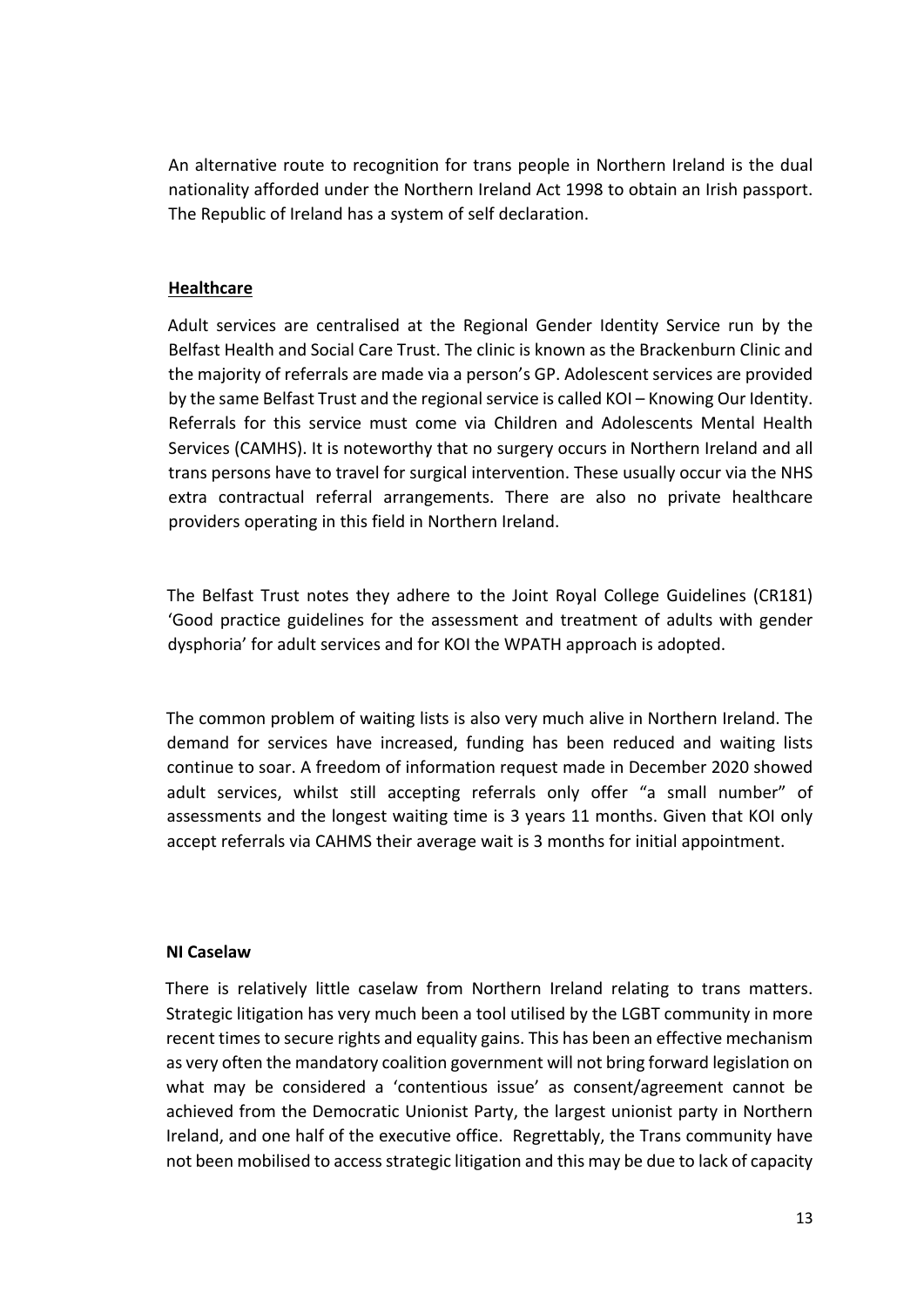in the charity sector for trans people in Northern Ireland that can inform, educate and advocate as well as it is harder to have a willing Applicant put their name to the case and head above the parapet when entering the public domain of High Court litigation. Of course, given sensitivities these applicants very often achieve anonymity.

The Equality Commission for Northern Ireland has been a strong representative body for trans rights especially when it comes to discrimination in the workplace. Very often their cases conclude with the person achieving a settlement and the employer agreeing to do training and educative work.

### **AS's Application [2016] NIQB 89**

The case of AS involved a Trans applicant who due to ill health entered into a civil partnership with their life partner to provide financial protection. The Applicant later achieved an interim GRC before having to bring proceedings to annul the civil partnership so a full certificate could be achieved. This was duly achieved before the High Court in Northern Ireland and a full GRC was granted, and the couple were able to enter into a marriage. Upon receipt of their marriage certificate both had their maiden names recorded as the same name and their marital status was recorded as 'civil partnership dissolved'. The Applicant complained that this public record inevitably showed that one or either of the couple had previously had a different gender identity.

Treacy J agreed with the Applicant that their ECHR Article 8 rights had been breached and gave a declaration that that the Marriage (Northern Ireland) Order 2003 and the Marriage (Northern Ireland) Regulations 2003 were unlawful to the extent that they required the NI General Register Office to keep a public record which might reveal the Applicant's gender history but left the detail of the solution to the GRO to decide upon. The GRO were slow in complying and AS had to bring a further application for judicial review which finally resulted in a compliant certificate and an ex-gratia payment to AS as part of an agreed settlement.

## **JR111 [2021] NIQB 48**

Another judicial review known as JR111 commenced in April 2020 and the first judgment in the matter was handed down in May 2021. This case was brought by a trans woman from NI who transition and has lived in her preferred gender since 1994. The first element of the case is that the Applicant wishes to obtain a gender recognition certificate but challenges the need for any medical diagnosis and if a diagnosis was necessary what that diagnosis ought to be. She claims that such a requirement is in violation of her Article 8 and 14 ECHR rights.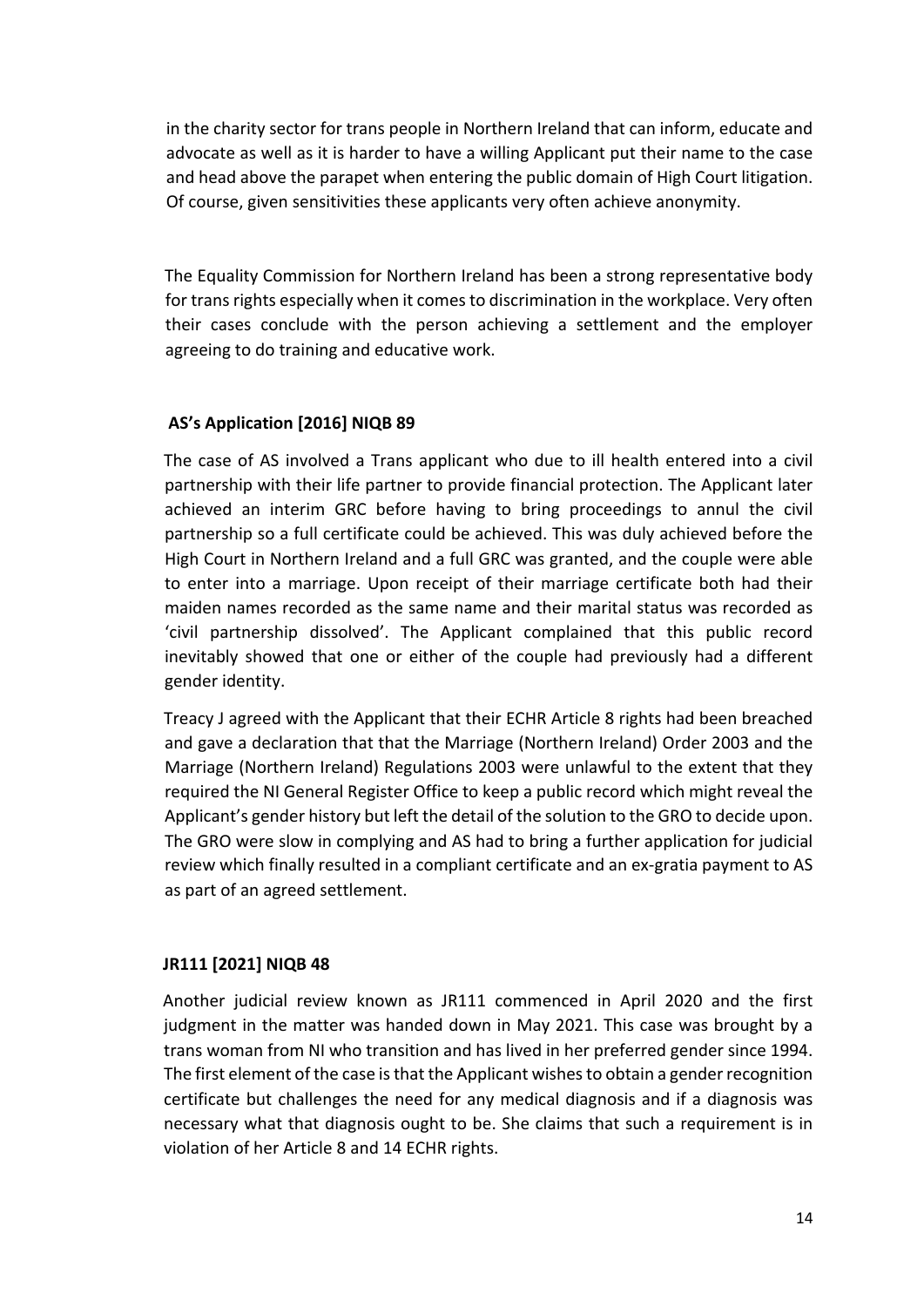Section 2 of the Gender Recognition Act notes that the panel must be satisfied that certain criteria is made out in the application, and this includes that the person applying has or has had gender dysphoria, a disorder. Scofield J, reject the argument that a requirement of a medical diagnosis was a breach of human rights but found that it was no longer appropriate to prove a person had a disorder, gender dysphoria. The Judge relied upon the advances ICD classification now shifting from trans being a mental disorder and government documentation from the recent consultation process. As a result, the terminology of 'gender incongruence' should now be used by medical professionals and the panel should be accepting of same.

There is a second limb to the case that has not yet been heard at the time of writing. The Applicant is not under the care of any gender identity services and cannot obtain or afford an appointment with a private consultant outside the jurisdiction. The Belfast Trust have refused to provide a medical statement in furtherance of her GRC application as they do not believe that this is NHS work. She is now seeking to establish if the Trust are compelled to provide such medical statements.

#### **Effect of Bell v Tavistock in NI**

More recently and in light of the Bell case, the Belfast Trust became nervous and stopped endocrinology referrals for adolescents within NI. A 16-year trans female who had a referral for puberty blockers in February 2021 had her appointment cancelled and was told the matter would have to be referred to a Court. The Belfast Trust eventually made an application for declaratory relief to the High Court seeking a declaration that the young person may be treated with hormone blocking treatment. The young person, her mother and stepfather all consented to the treatment. The young person does not have a consistent relationship with her father and did not want him involved in proceedings. The treating endocrinologist, psychologist and psychiatrist all provided evidence recommending treatment. Ultimately, the Court declined to make a declaratory relief sought as there was no doubt the young person was Gillick competent to Bell standards and there was no contrary argument that treatment was not in her best interests. Accordingly, the Court did not consider it really had a role and dismissed the case. In consideration of the judgment the Trust proceeded to provide treatment.

A final case of note, not from a strategic litigation viewpoint, is a medical negligence case ongoing before the NI High Court. This case relates to a trans man being referred for surgery to London and during same more procedures were carried out than what was consented to and when that was noticed he consent form was then altered postsurgery. Litigation remains live but two urologists have been suspended from the UK medical register for periods of 5 and 12 months respectively. This case highlights the